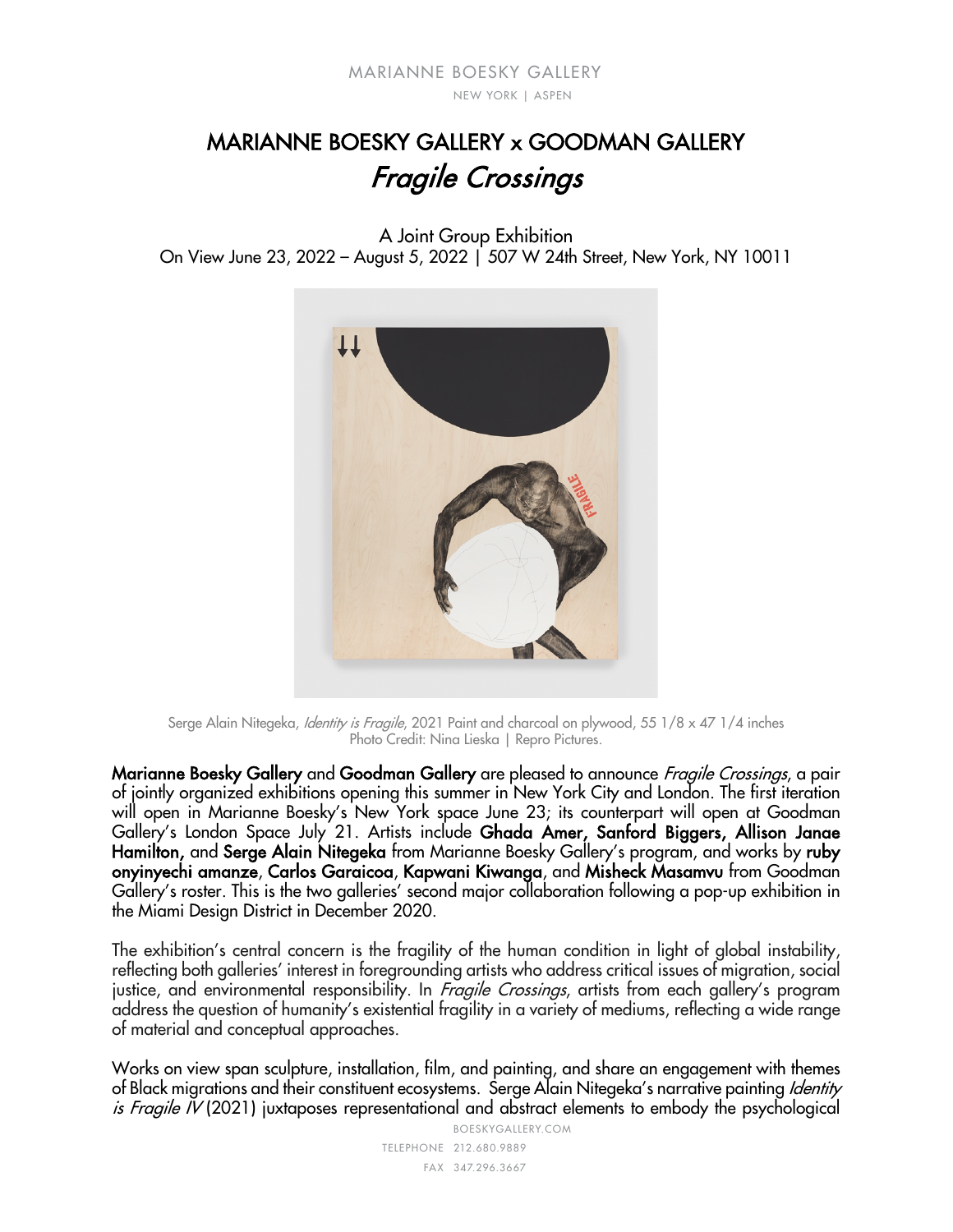#### MARIANNE BOESKY GALLERY

NEW YORK | ASPEN

and physical weight that results from forced migration. The theme of forced migration reappears in a transatlantic context in Sanford Biggers's *Codex* series. By repurposing antique quilts — which, according to oral tradition, were used as a coded signal system on the Underground Railroad –– Biggers simultaneously evokes both the original forced migration of the Atlantic crossing, and the countervailing movements enslaved people made for their own liberation. In the newly commissioned 2022 installation A House Called Florida (on view in A Movement in Every Direction: Legacies of the Great Migration at the Mississippi Museum of Art), Allison Janae Hamilton deploys film stills to capture narratives and visual landscapes of southern Black communities in the context of global warming, emphasizing the ecological consequences of migration.

In contrast to the socially and materially constructed phenomena that ground Nitegeka's, Biggers's, and Hamilton's work, Misheck Masamvu investigates human existence as it relates to the natural world. His large-scale painting Pink Gorillas in Hell are Gods (2019) exemplifies the tension between abstraction and figuration, order and chaos. Similarly, in Kapwani Kiwanga's *Semence* (2020), the sometimes violent collisions between natural and social worlds emerge in the form of a monumental installation of hundreds of delicate ceramic rice grains that speaks to the history of the transatlantic slave trade and the implications of colonial systems on contemporary society. ruby onyinyechi amanze's fold water and fly on land / BIKE + SWIMMING POOLS (2022) is comprised of fragile materials layered with paper, acrylics, and varnishes to create weight and thickness, building a palimpsest of elemental and character-driven narratives. Similarly, in Sin título (Árbol) / Untitled (Tree) (2021), Carlos Garaicoa fuses photographs, drawings, and mixed media to examine architecture and urbanism as mirrors of Cuba's social development and political realities. Ghada Amer's ceramic sculptures depicting women engage with fragility in content as well as form. Ceramic is a deceptively sturdy material despite being considered fragile––Ancient Greeks used ceramic vessels not only for imbibing, but for storage and transport. The ambiguity of the material, together with her representation of female figures, underscores Amer's career-long questioning of preconceived notions and expectations of women and the construction of femininity. In this way, Amer elucidates the complex and shifting meanings and perceptions of what it means to be fragile.

Ultimately, the interplays between ecological and interpersonal displacement, between material form and historical narrative, and the lingering tension between unity and isolation weave through each work in *Fragile Crossings*. Together, the works offer an urgent and holistic look at the state of fragility-–and at the possibility for resilience that it offers.

—

## About Marianne Boesky Gallery

Since its inception in 1996, Marianne Boesky Gallery has represented and supported the work of emerging and established contemporary international artists of all media. In its first decade, the gallery was instrumental in launching the careers of major artists through an innovative exhibition program; and in 2016, the gallery expanded its flagship location to its adjacent space on West 24th Street. The gallery actively represents many significant international artists, including Ghada Amer, Sanford Biggers, Pier Paolo Calzolari, Donald Moffett, and Frank Stella. To learn more, visit marianneboeskygallery.com.